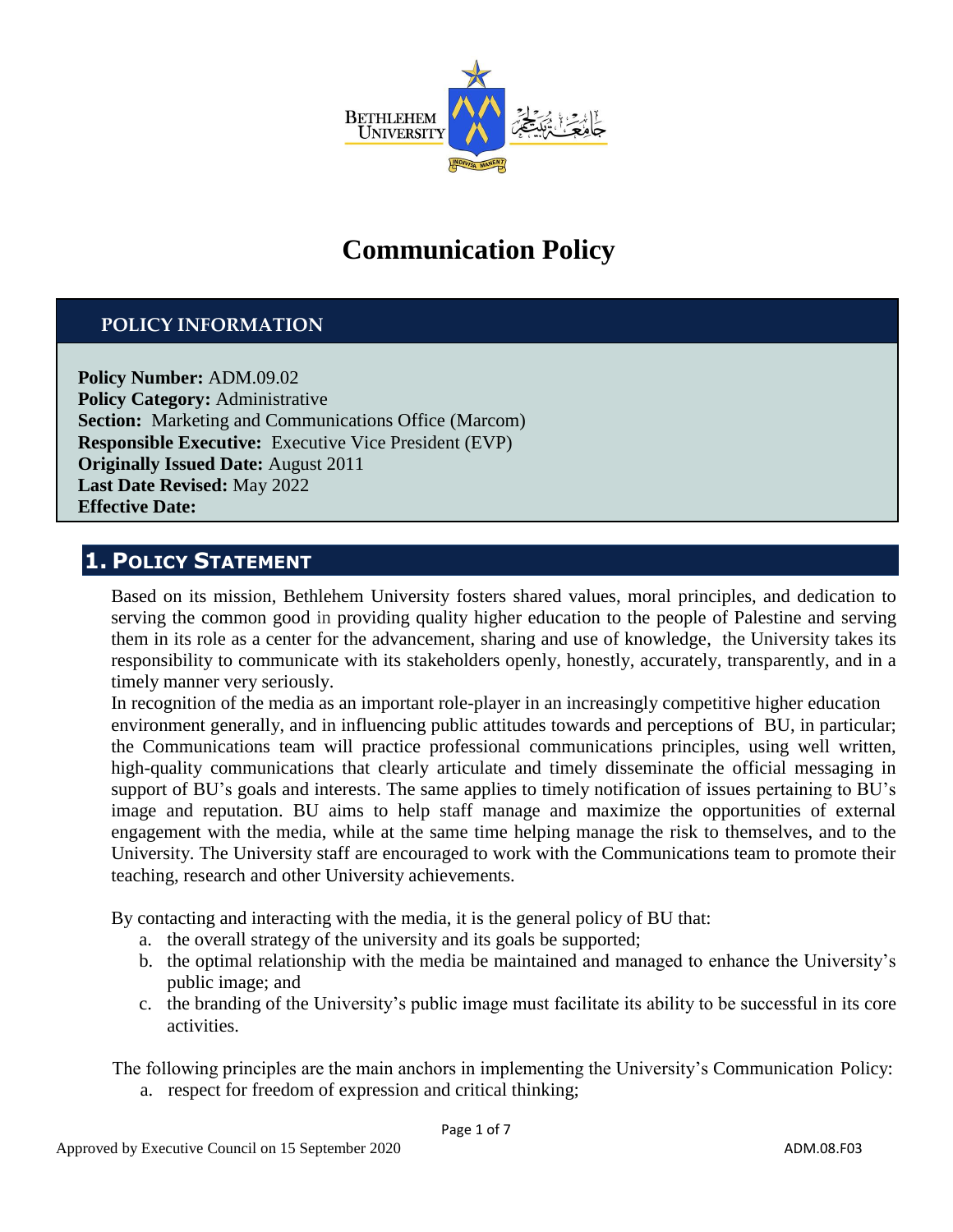

- b. rejection of any form of advocacy of discrimination on the basis of race, age, religion, gender, marital status, national origin, physical disability, or other grounds of discrimination prohibited under the Palestinian law;
- c. rejection and prevention for advocacy of hatred or incitement to violence;
- d. encouragement of open, clear, transparent, honest, accurate and timeous communication contact with the media by BU community;
- e. acceptance of the increasing importance of the information flow management and the interaction with the media in an ever-changing, technology-driven and instant communication environment as a challenging aspect of advancing the University;
- f. cultivating a sound interpersonal relationships with members of the media;
- g. facilitating the promotion and positioning of the BU and its achievements in the public domain in a responsible professional manner;
- h. disseminating of current, informative and engaging BU material in a consistent, accurate and impressive manner.

As a general principle, all media enquiries about university matters are required to be referred to the Marcom /Communications Officers.

#### **Media Liaison and Official Spokespersons:**

- 1. The mandated spokespersons of BU are the following:
	- a. The Vice Chancellor (VC) is the primary official spokesperson of the University, but the VC may nominate or appoint another person to serve as spokesperson in a particular instance. Moreover, the Executive Vice President will take the role of daily public communication in regard to the University relations.
	- b. For operational matters (Academics, Finance, Human Resources…etc), it is the relevant Vice President (VP), who may nominate or appoint another person to serve as spokesperson in a particular instance.
	- c. For BU Faculty/Institute matters, the Dean or Director concerned.
	- d. For general or institutional enquiries on student matters, the Dean of students.
- 2. The academic employees of the University are encouraged to engage in public debate and to provide expert commentary on matters falling within their area of expertise consistent with the role of the University in the society. For the purposes of ensuring effective coverage and the advantage of possible positive publicity, the Communications Officers must provide advice to academic employees regarding the release of controversial information that may reflect on the University. The views of academic employees expressed in this capacity do not necessarily represent the views of the University, and they should not be construed as official comments.
- 3. The Communications Officers receiving media enquiries must channel these enquiries to the appropriate spokesperson or the concerned BU party.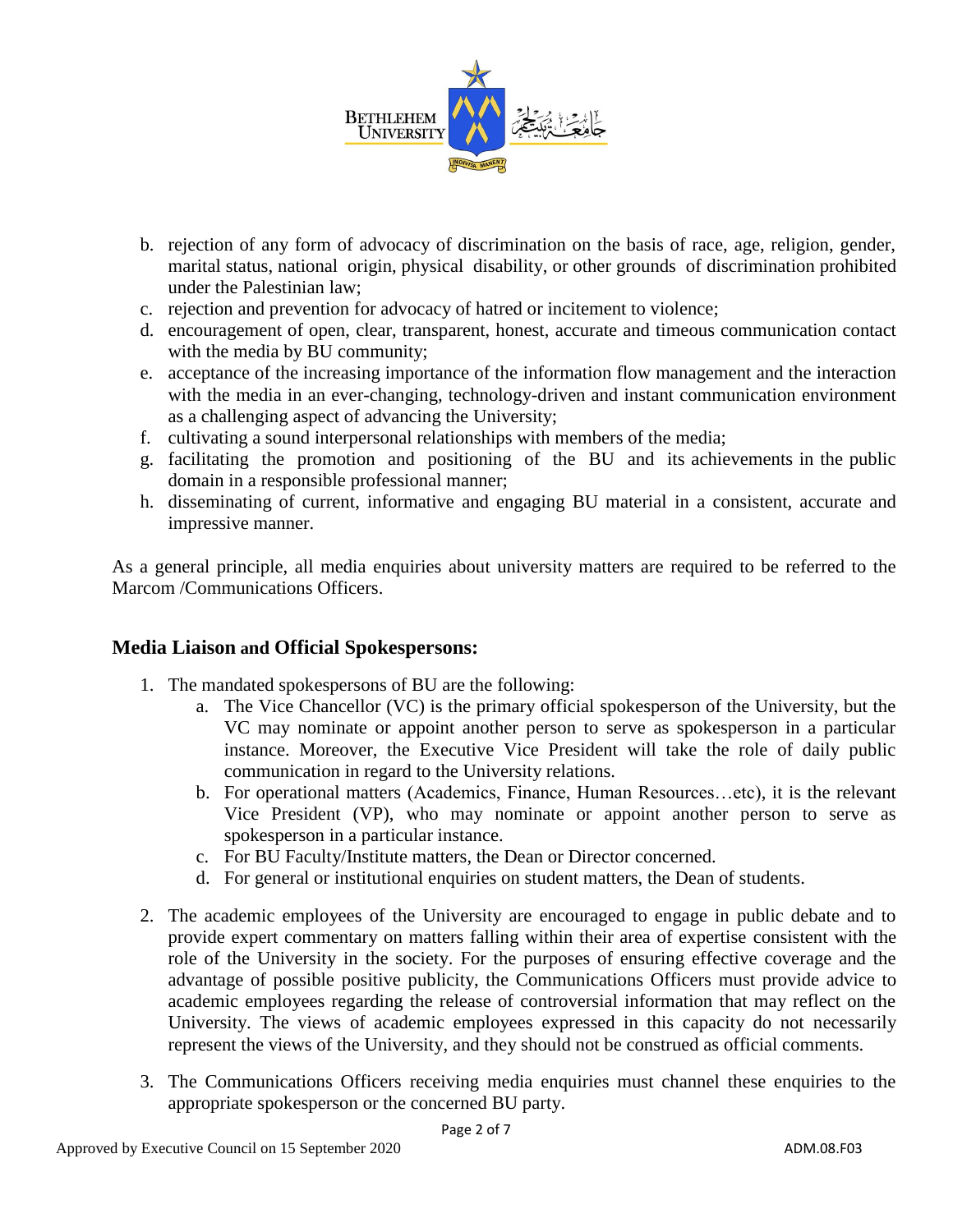

# **2. DEFINITIONS**

**Communications:** are any external and/or internal officially released BU news, statement, publication, announcement, articles or messaging for audience interested in the activities of the University.

**Communications Team (Officers):** BU Marcom Office staff responsible for producing, disseminating and overseeing the University communications.

**Channel(s):** is the method by which the University news, statement, publication, announcement or message are provided to the public or to a particular audience.

**Media:** are those organizations and/or agencies that most people use for receiving and/or disseminating information through involving the popular or "mass" media such as newspapers, magazines, bulletins, radio and television.

**BU Stakeholders:** are individuals and/or organizations and/or agencies considered to have a genuine direct influential relationship with BU activities and progress. They may include faculty, staff, students, alumni, former staff, Members of the University Boards, current students' parents, prospective students and parents, donors, suppliers, contractors, the community, the media, local government agencies, and others affiliated with the University.

### **3. PURPOSE AND SUMMARY**

The mission of the Communications Team is to increase awareness of Bethlehem University (BU) internally as well as externally by helping shape and enhance the University's image, and advance its objectives among all of its stakeholders through integrated strategic communications while ensuring that it is in accordance with the BU's interests. It also assists faculty and staff in raising funds to enable the University to maintain and further enhance its mission of quality teaching, research and community service.

The purpose of this policy is to assist mainly BU Communications team, faculty and staff in the implementation of Bethlehem University's Communication Strategy and Branding Policy in order to help achieving a consistent, clear, professional and unified identity in all produced printed and electronic material while addressing all BU stakeholders. This policy is an integral part of the University's Communication Strategy.

The Communication Policy guides on the standards to be used in all aspects of communication channels, including multimedia used.

- For the websites & social media communication, see the *Websites and Social Media Platforms Policy*
- In case of a crisis, see Addendum (I), *Crisis Communication Plan*
- In the event of a death, see Addendum (II), *Communication Protocol in the Event of Death*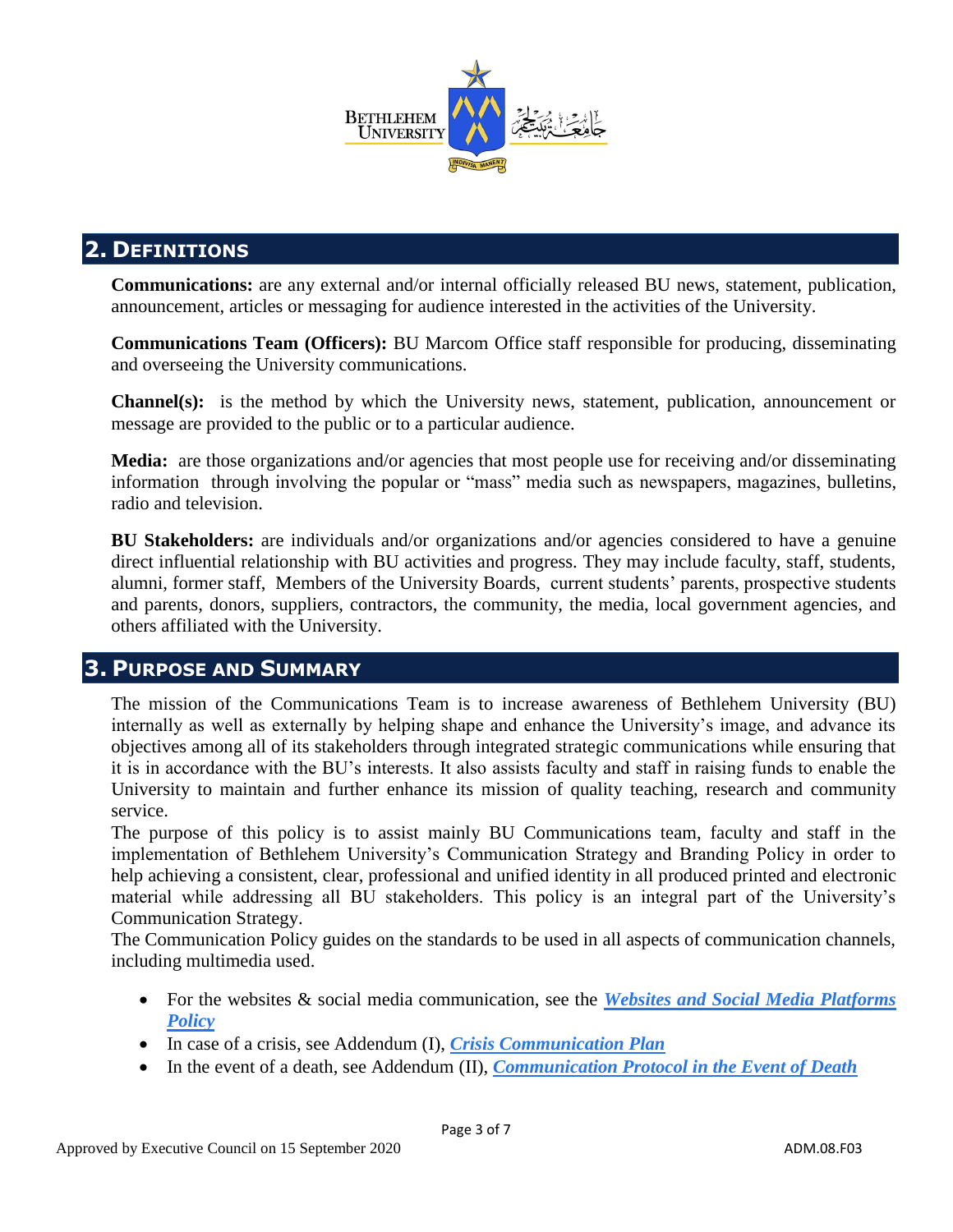

• For proofreading and editing communications, see Addendum (III), *Proofreading and Editing Communications Guidelines* 

# **4. APPLICATION / SCOPE**

This policy applies to all members of the Bethlehem University community and others affiliated with the University – including faculty, staff, and members of the University Boards.

This Policy applies to all communications and visual materials, including all forms of media, printed materials, online representations, PowerPoint presentations, signage, vehicles and communications and representations created by and for an entity of the University, and by and for third parties with respect to the University.

### **5. STATEMENT OF ROLES & RESPONSIBILITIES**

- 1. The EVP has overall responsibility for administering this policy.
- 2. The Responsibilities of the Communications Team:
	- a. The team is responsible for implementing the communication policy and strategy under the direct supervision and guidance of the Director of Marcom.
	- b. It is the core duty of the team to promote a positive image of BU and to raise awareness of the university's activities, programs and achievements.
	- c. The team is committed to disseminating accurate information to the news media, the public and the internal BU stakeholders.
	- d. The team issues communications about major university events in both English and Arabic to media, and publishes notices of upcoming events and university stories on the BU website and social media platforms.
	- e. The team is responsible for reporting to the Vice Chancellor and EVP through the Director of Marcom of the significant issues related to the University published by the media.
	- f. The team should maintain a good relationship with all the correspondents and strengthen it. Having the local correspondents cover the details during different functions of the university, shall make sure that the university is mentioned in the media more often, which is the best way for publicity.
	- g. The team has been entrusted to provide input and assist in University outreach and information provision.
	- h. The team is responsible for the overall implementation of the Communications Policy and the production of materials to support and best suit the University's needs.
	- i. It is the responsibility of the Communications Officers, the Print Shop, and all enrollment management staff to abide by, be familiar with, communicate and ensure that this policy is followed by their respective employees who may produce items that represent Bethlehem University.
	- j. The team must channel media enquiries to the appropriate spokesperson and monitor whether the matter receives the required attention.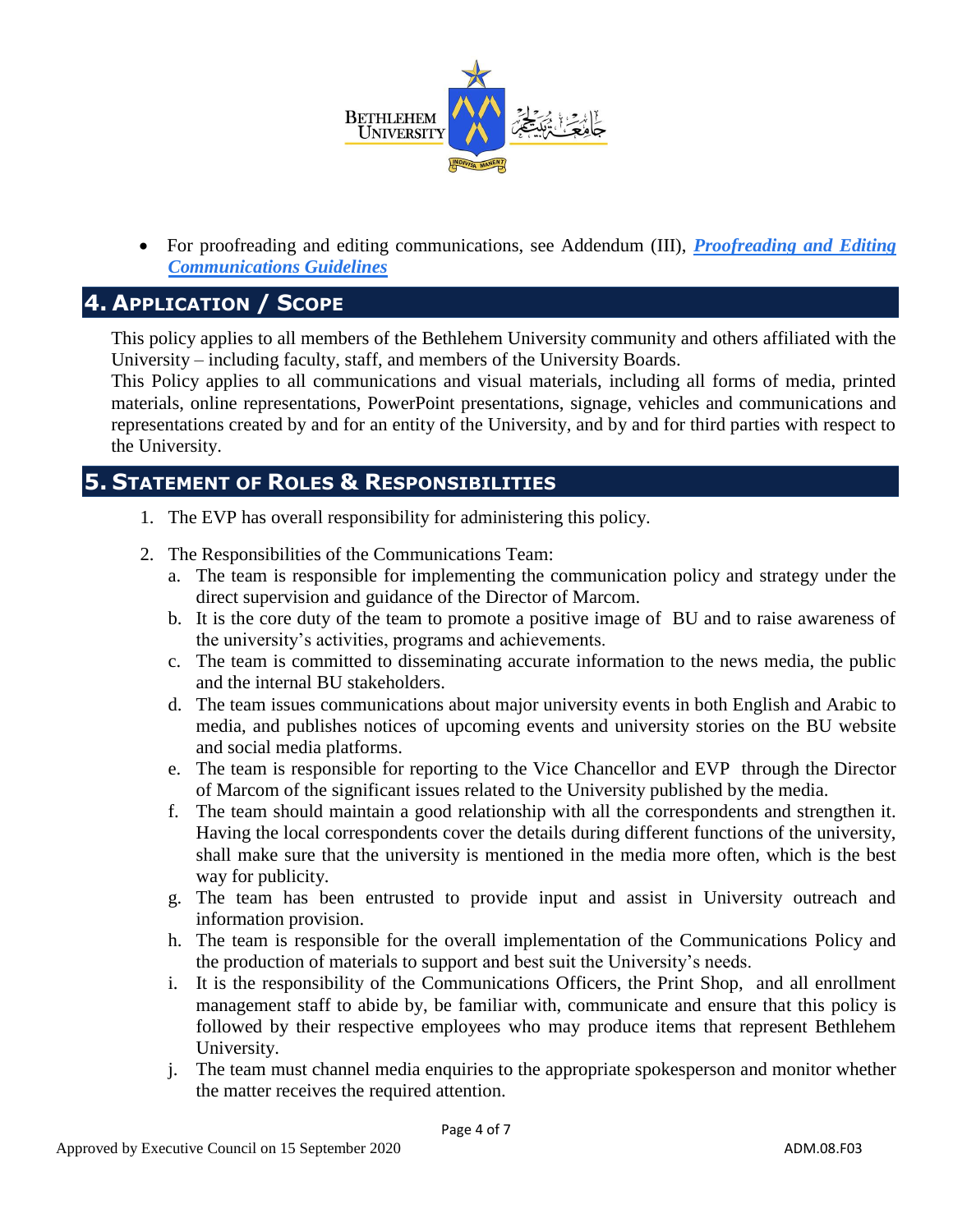

- k. The team is responsible for media monitoring across the University and the outside world as well.
- l. The team is responsible for the overall compliance with this policy

#### **In case there is any question as to whether produced materials meet guidelines, please contact the Communications Officers.**

3. The Vice Presidents form a second tier of respondents to engage with the media on matters related to their respective portfolios.

#### **6. PROCEDURES**

#### **1. Bethlehem University Publications:**

a. The Weekly Bulletin:

The Weekly Bulletin is published by the Marcom office to ensure centralization and accuracy of information. The following should be considered:

- i. All material intended to be published in the Weekly Bulletin has to be submitted no later than **9:30am on Fridays.**
- ii. It is preferable to receive the material submitted for the Weekly Bulletin in both languages **Arabic and English**. If submitted in one language, immediate translation of the material takes place, Arabic into English and vice versa and saved in a word document.
- iii. All material must not be lengthy, not more than 100 words. Otherwise, will be directed to a link in the original language shown.
- iv. All material has to be sent via email to wb@bethlehem.edu
- v. The Communications Officers shall edit any text as deemed necessary, in order to produce complete and error-free branded information.

All of the above should be finished by COB Friday, and the Weekly Bulletin should be on the web on Monday morning **before 10:00am**.

b. The Bethlehem University News Magazine:

The Bethlehem University News Magazine (BUN) is a news magazine, issued twice yearly, targeted mainly at donors and supporters of the university. BUN recipients are put on the mailing list after visiting the university and/or expressing interest in being a recipient or after becoming a donor to the University. The BUN is an excellent way of promoting the University's activities and achievements, accomplished by our world class faculty and staff.

The BUN has an editorial committee, headed by the Director of Marcom, who is the producer, the Communications Officers, in addition to maximum two selected faculty members with Good English writing skills (preferably one from the English Department) serving as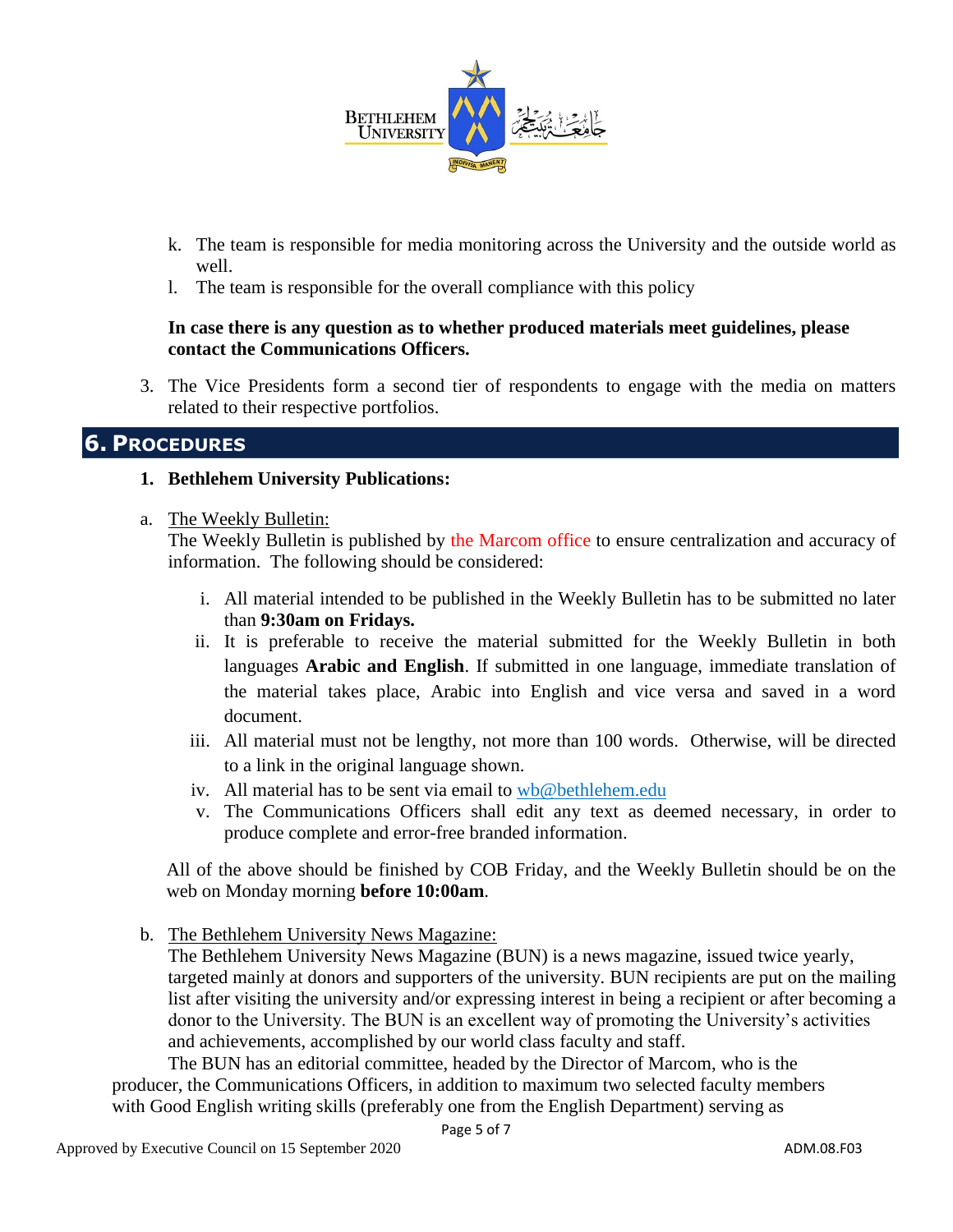

editors/consultants and willing to contribute by collecting information, pictures, ideas and writing articles for a two-year term with the possibility of renewal for another term. However, responsibility of the BUN is with the Communications Officers.

#### **2. Visitors and Guests:**

It is the general policy of Bethlehem University that faculty, staff and administrators inform the Executive Vice President and the Marcom as soon as it is known that official guests/visitors are coming to the University.

- a. "Visitors Authorization Form" (no. ADM.01.F01) available on the University Website under BU forms has to be filled out by the BU host. A copy of this form will be sent directly to the BU Event Manager for following up with the BU host on the needs pertained to this visit (if required).
- b. In case media coverage (photos, media, articles, printed material,…etc.) is required, inform Communications Officers by filling and submitting the special form. This form is available on the University Website / Marcom / Communications entitled Media Coverage Request Form (no. ADM.09.F02). This form will be sent to the Communications Officers and the Director of Marcom.
- c. Communicate the visit and needs at the earliest possible (minimum three working days) in normal cases and not at the last minute, except in emergency cases.
- d. In emergency cases up to 8:30am of the same day of the visit- communicate the visit and needs to the Communications officers following the normal visit procedures. Noting that fulfilling all the visit's needs may not be guaranteed depending on existing work circumstances on that day.

#### **3. Conferences and Events:**

- a. All Conferences and/or Events taking place on BU campus have to be communicated to the BU Event Manager by filling and submitting the Event Form available on the University Website / Finance Office/ Event Management Unit.
- b. Event Manager liaises with the Communications Officers for all requirements of media coverage and photography via the Media Coverage Request Form (no. ADM.09.F02) at the earliest possible.
- c. For best media coverage of the Conferences and/or Events, the organizing party (Faculty, Department, Institute…etc.) has to provide the Communications Officers with:
	- i. as much material on events beforehand so it can be used for press releases and media.
	- ii. information on attendance, speakers and the highlights of the event after the event takes place.